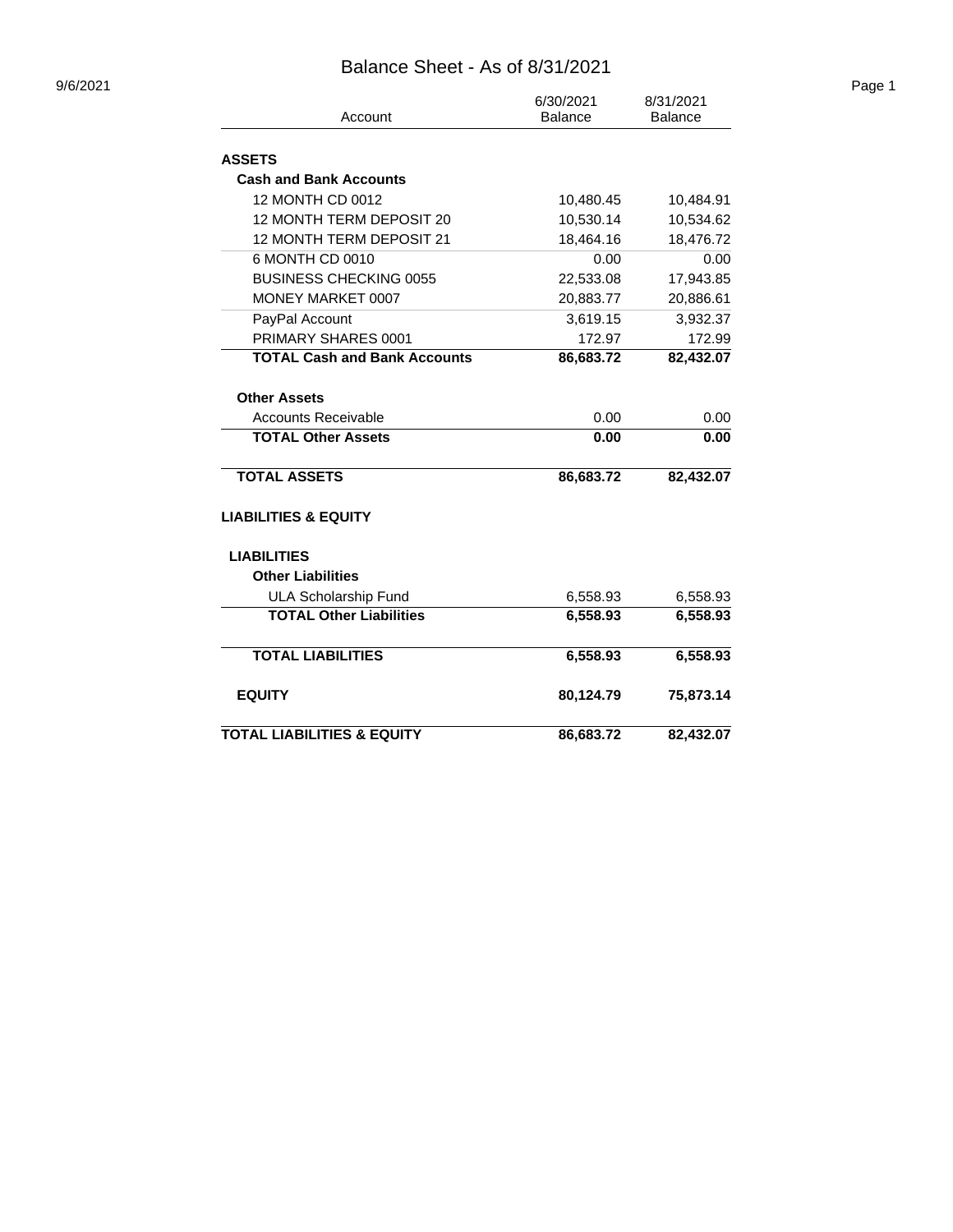#### Income/Expense Statement\_NEW

7/1/2020 through 8/31/2021

| 9/6/2021 |                                               |                        |                        | Page 1 |
|----------|-----------------------------------------------|------------------------|------------------------|--------|
|          | Category                                      | 7/1/2020-<br>6/30/2021 | 7/1/2021-<br>8/31/2021 |        |
|          | <b>INCOME</b>                                 |                        |                        |        |
|          | <b>Annual Conference</b>                      |                        |                        |        |
|          | Conference Swag                               | 206                    | 0                      |        |
|          | <b>Exhibition &amp; Advertising</b>           | 3,000                  | 0                      |        |
|          | <b>Registration Fee</b>                       | 26,450                 | 0                      |        |
|          | Sponsorship & Grants                          | 4,800                  | 0                      |        |
|          | <b>TOTAL Annual Conference</b>                | 34,456                 | 0                      |        |
|          | Div Income                                    | 368                    | 24                     |        |
|          | <b>Donations &amp; Contributions</b>          |                        |                        |        |
|          | <b>Unrestricted General Fund</b>              | 250                    | 33                     |        |
|          | <b>TOTAL Donations &amp; Contributions</b>    | 250                    | 33                     |        |
|          | <b>Membership Income</b>                      |                        |                        |        |
|          | <b>ALA Joint Membership</b>                   | 966                    | 0                      |        |
|          |                                               |                        |                        |        |
|          | Individual Membership                         | 22,132                 | 330                    |        |
|          | <b>TOTAL Membership Income</b>                | 23,098                 | 330                    |        |
|          | <b>Other Programs &amp; Events Revenue</b>    |                        |                        |        |
|          | Utah Health Literacy Coalition                | 1,975                  | 0                      |        |
|          | TOTAL Other Programs & Events Reve            | 1,975                  | 0                      |        |
|          | <b>TOTAL INCOME</b>                           | 60,147                 | 388                    |        |
|          | <b>EXPENSES</b>                               |                        |                        |        |
|          | 2022 Conference Advance Payments              | 1,500                  | 0                      |        |
|          | 2023 Conference Advance Payments              | 3,440                  | 0                      |        |
|          | <b>Administrative &amp; Operational</b>       |                        |                        |        |
|          | <b>Office Supplies</b>                        | 84                     | 0                      |        |
|          | Postage Exp                                   | 148                    | 382                    |        |
|          | Registration & Legal Expense                  | 653                    | 0                      |        |
|          | <b>TOTAL Administrative &amp; Operational</b> | 885                    | 382                    |        |
|          | <b>Annual Conference Expense</b>              |                        |                        |        |
|          | Conference Space & Exhibition                 | 22,640                 | 0                      |        |
|          | <b>Conference Supplies</b>                    | 2,333                  | 0                      |        |
|          | Design & Print                                | 1,200                  | 0                      |        |
|          | <b>Event Management Fee</b>                   | 8,100                  | 1,350                  |        |
|          | Speaker Fee & Travel                          | 10,500                 | 0                      |        |
|          | <b>TOTAL Annual Conference Expense</b>        | 44,773                 | 1,350                  |        |
|          | <b>Board &amp; Trustees Expense</b>           |                        |                        |        |
|          | D&O Insurance Exp                             | 804                    | 0                      |        |
|          | General Liability Insurance                   | 745                    | 0                      |        |
|          | <b>TOTAL Board &amp; Trustees Expense</b>     | 1,549                  | 0                      |        |
|          | <b>Fees &amp; Charges</b>                     |                        |                        |        |
|          | PayPal-Bank Charges                           | 1,280                  | 17                     |        |
|          | Tax Filing Fee                                | 39                     | 0                      |        |
|          | <b>TOTAL Fees &amp; Charges</b>               | 1,319                  | 17                     |        |
|          | Memberships & Associations Dues               | 252                    | 0                      |        |
|          | <b>Other Programs &amp; Events</b>            |                        |                        |        |
|          | Annual Fall Workshop Exp                      | 3,460                  | 0                      |        |
|          | Utah Health Literacy Coalition                | 1,975                  | 0                      |        |
|          | YSRT Workshop Exp                             | 214                    | 0                      |        |
|          | <b>TOTAL Other Programs &amp; Events</b>      | 5,649                  | 0                      |        |
|          | <b>Professional Fees</b>                      |                        |                        |        |
|          |                                               |                        |                        |        |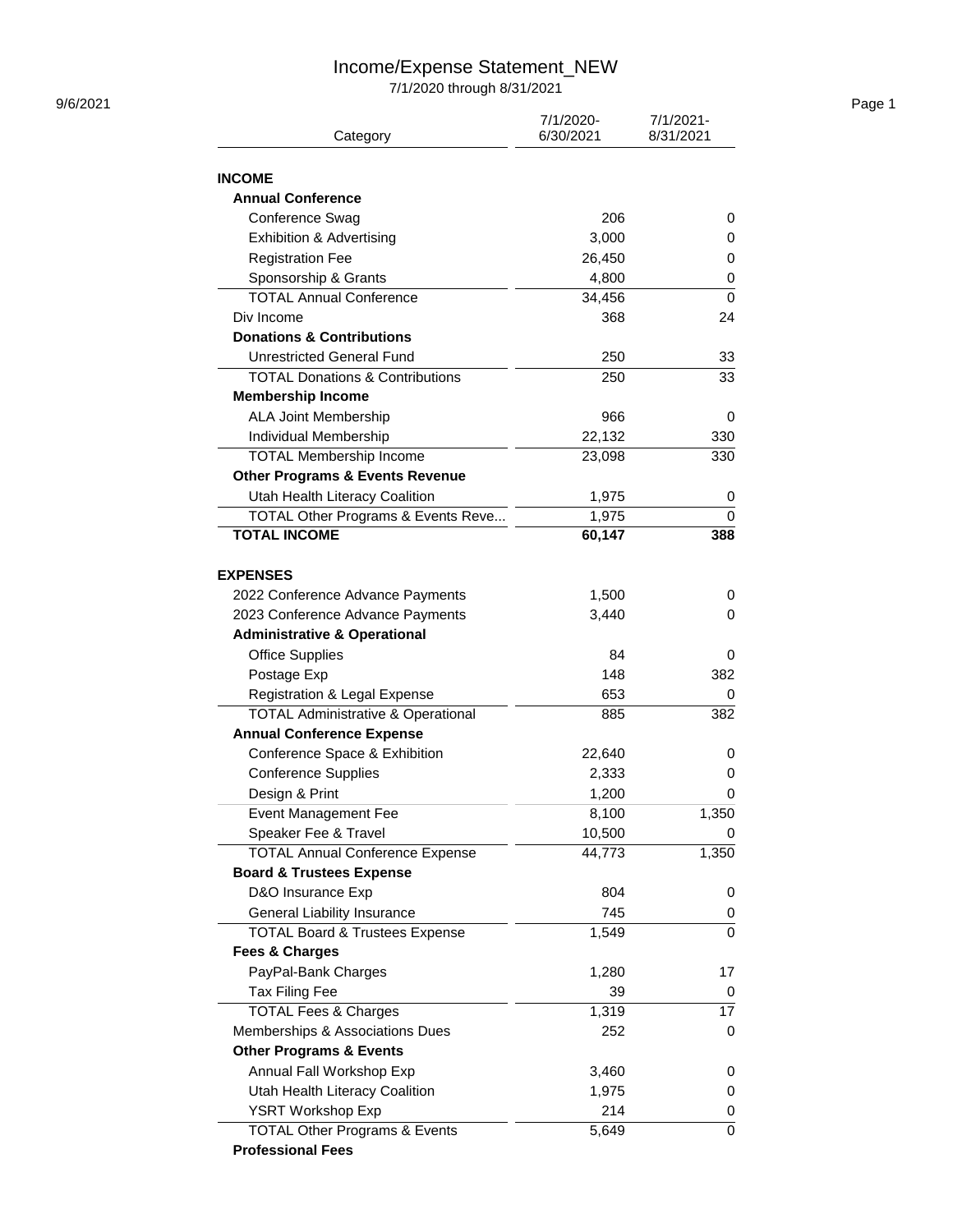# Income/Expense Statement\_NEW

7/1/2020 through 8/31/2021

|                                | 7/1/2020- | $7/1/2021 -$ |
|--------------------------------|-----------|--------------|
| Category                       | 6/30/2021 | 8/31/2021    |
| Executive Director             | 15,700    | 1,900        |
| Treasurer                      | 4,140     | 690          |
| <b>TOTAL Professional Fees</b> | 19,840    | 2,590        |
| <b>Technology</b>              |           |              |
| <b>Software Subscriptions</b>  | 7,013     | 122          |
| Website Development & Maint.   | 375       | 0            |
| <b>TOTAL Technology</b>        | 7,388     | 122          |
| <b>Travel</b>                  |           |              |
| <b>ALA Conference</b>          | 0         | 179          |
| <b>TOTAL Travel</b>            | O         | 179          |
| <b>TOTAL EXPENSES</b>          | 86,595    | 4,639        |
| <b>OVERALL TOTAL</b>           | $-26.448$ | $-4.252$     |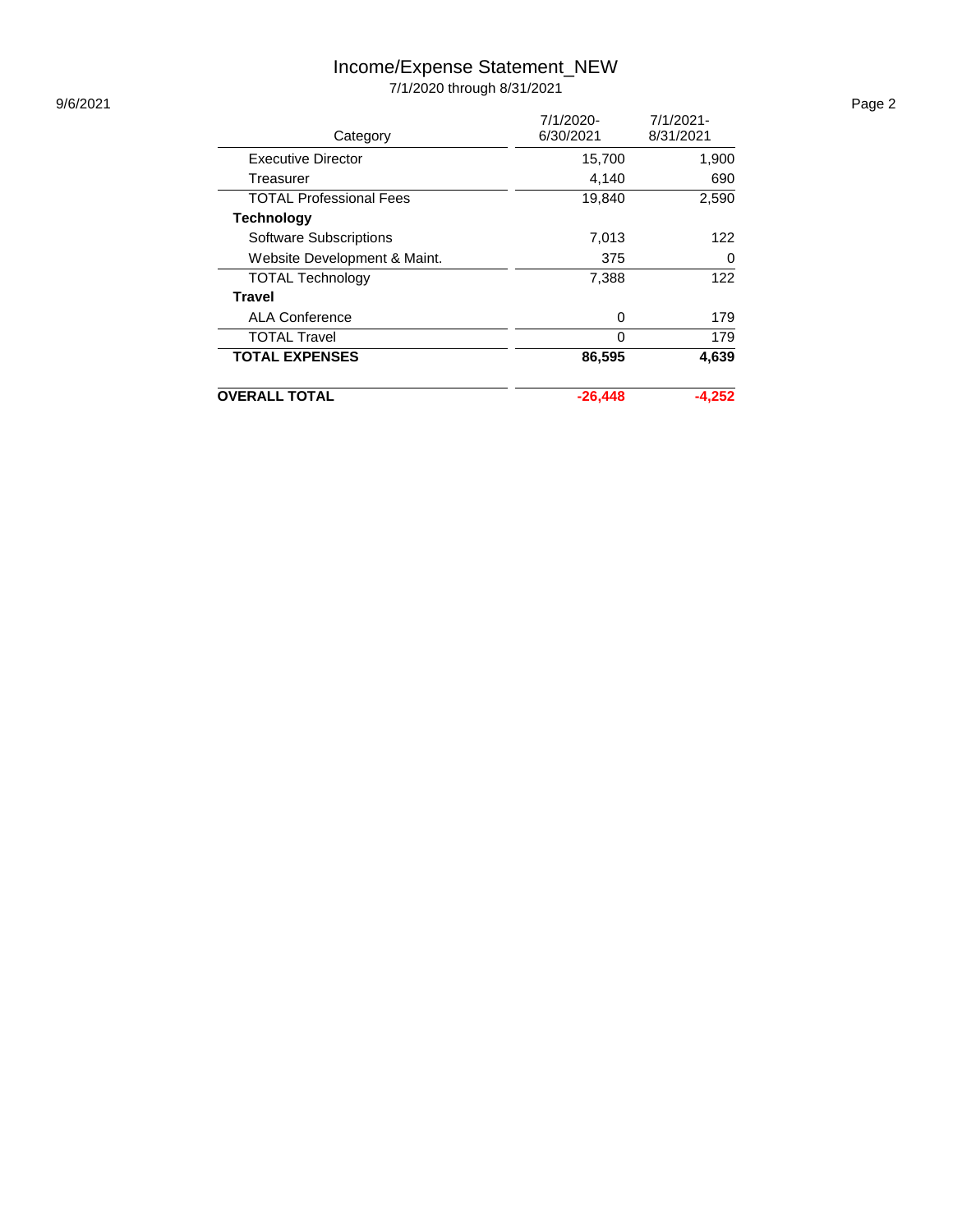## **Transaction** 7/1/2021 through 8/31/2021

| 9/6/2021                 |                               |                      |                                 |                                                                             |     |              | Page 1      |
|--------------------------|-------------------------------|----------------------|---------------------------------|-----------------------------------------------------------------------------|-----|--------------|-------------|
| Date                     | Account                       | Num                  | Description                     | Category                                                                    | Tag | Clr          | Amount      |
| <b>BALANCE 6/30/2021</b> |                               |                      |                                 |                                                                             |     |              | 80,124.79   |
| 7/31/2021                | 12 MONTH CD 0012              |                      | Dividend Deposit Apy            | Div Income                                                                  |     | C            | 2.23        |
| 8/31/2021                | 12 MONTH CD 0012              |                      | Dividend Deposit Apy            | Div Income                                                                  |     | $\mathbf c$  | 2.23        |
| 7/31/2021                | 12 MONTH TERM DEPOSI          |                      | Dividend Deposit Apy            | Div Income                                                                  |     | C            | 2.24        |
| 8/31/2021                | 12 MONTH TERM DEPOSI          |                      | Dividend Deposit Apy            | Div Income                                                                  |     | C            | 2.24        |
| 7/31/2021                | 12 MONTH TERM DEPOSI          |                      | <b>Dividend Deposit Apy</b>     | Div Income                                                                  |     | C            | 6.28        |
| 8/31/2021                | 12 MONTH TERM DEPOSI          |                      | Dividend Deposit Apy            | Div Income                                                                  |     | C            | 6.28        |
| 7/8/2021                 | <b>BUSINESS CHECKING 0055</b> |                      | <b>Brigham Young University</b> | Travel:ALA Conference                                                       |     | ${\sf R}$    | $-179.00$   |
| 7/8/2021                 | <b>BUSINESS CHECKING 0055</b> |                      | <b>Syzygy Services</b>          | Annual Conference Expense: Event Mana                                       |     | R            | $-675.00$   |
| 7/13/2021                | <b>BUSINESS CHECKING 0055</b> |                      | Surveymonkey                    | Technology: Software Subscriptions                                          |     | R            | $-60.82$    |
| 7/21/2021                | <b>BUSINESS CHECKING 0055</b> | Ups                  |                                 | Administrative & Operational: Postage Exp                                   |     | $\mathsf R$  | $-32.55$    |
| 7/21/2021                | <b>BUSINESS CHECKING 0055</b> | Ups                  |                                 | Administrative & Operational: Postage Exp                                   |     | ${\sf R}$    | $-39.17$    |
| 7/21/2021                | <b>BUSINESS CHECKING 0055</b> | Ups                  |                                 | Administrative & Operational: Postage Exp                                   |     | ${\sf R}$    | $-117.86$   |
| 7/21/2021                | <b>BUSINESS CHECKING 0055</b> | Ups                  |                                 | Administrative & Operational: Postage Exp                                   |     | ${\sf R}$    | $-2.35$     |
| 7/21/2021                | <b>BUSINESS CHECKING 0055</b> | Ups                  |                                 | Administrative & Operational: Postage Exp                                   |     | ${\sf R}$    | $-1.95$     |
| 7/26/2021                | <b>BUSINESS CHECKING 0055</b> |                      | Dividend Deposit Apy            | Professional Fees: Executive Director                                       |     | R            | 600.00      |
| 7/28/2021                | <b>BUSINESS CHECKING 0055</b> |                      |                                 | Withdrawal Ach M Type Bill Paymt Co M Professional Fees: Executive Director |     | ${\sf R}$    | $-1,250.00$ |
| 7/28/2021                | <b>BUSINESS CHECKING 0055</b> |                      | Javaid Masih Lal                | <b>Professional Fees: Treasurer</b>                                         |     | R            | $-345.00$   |
| 8/5/2021                 | <b>BUSINESS CHECKING 0055</b> |                      |                                 | Withdrawal Ach S Type Bill Paymt Co S Annual Conference Expense: Event Mana |     | R            | $-675.00$   |
| 8/12/2021                | <b>BUSINESS CHECKING 0055</b> |                      | Surveymonkey                    | Technology: Software Subscriptions                                          |     | ${\sf R}$    | $-60.82$    |
| 8/13/2021                | <b>BUSINESS CHECKING 0055</b> |                      | Dividend Deposit Apy            | Donations & Contributions: Unrestricted G                                   |     | ${\sf R}$    | 33.29       |
| 8/15/2021                | <b>BUSINESS CHECKING 0055</b> | <b>Usps</b>          |                                 | Administrative & Operational: Postage Exp                                   |     | R            | $-188.00$   |
| 8/27/2021                | <b>BUSINESS CHECKING 0055</b> |                      |                                 | Withdrawal Ach M Type Bill Paymt Co M Professional Fees: Executive Director |     | R.           | $-1,250.00$ |
| 8/30/2021                | <b>BUSINESS CHECKING 0055</b> |                      | Javaid Masih Lal                | <b>Professional Fees: Treasurer</b>                                         |     | R            | $-345.00$   |
| 7/31/2021                | MONEY MARKET 0007             |                      | Dividend Deposit Apy            | Div Income                                                                  |     | C            | 1.42        |
| 8/31/2021                | MONEY MARKET 0007             |                      | Dividend Deposit Apy            | Div Income                                                                  |     | $\mathbf{C}$ | 1.42        |
| 7/1/2021                 | PayPal Account                | Paypal               |                                 | Fees & Charges: PayPal-Bank Charges                                         |     | C            | $-30.00$    |
| 7/21/2021                | PayPal Account                |                      | Michele Graves                  | Membership Income: Individual Membership                                    |     | с            | 30.00       |
| 7/21/2021                | PayPal Account                |                      | Michele Graves- Fee Amount      | Fees & Charges: PayPal-Bank Charges                                         |     | $\mathbf{C}$ | $-1.17$     |
| 7/28/2021                | PayPal Account                |                      | Jennifer Hankins- Fee Amount    | Fees & Charges: PayPal-Bank Charges                                         |     | $\mathbf{C}$ | $-1.17$     |
| 7/28/2021                | PayPal Account                |                      | Jennifer Hankins                | Membership Income: Individual Membership                                    |     | C            | 30.00       |
| 8/1/2021                 | PayPal Account                | Paypal               |                                 | Fees & Charges: PayPal-Bank Charges                                         |     | C            | $-30.00$    |
| 8/2/2021                 | PayPal Account                |                      | Katherine Wegner                | Membership Income: Individual Membership                                    |     | C            | 60.00       |
| 8/2/2021                 | PayPal Account                |                      | Katherine Wegner- Fee Amount    | Fees & Charges: PayPal-Bank Charges                                         |     | C            | $-2.58$     |
| 8/26/2021                | PayPal Account                |                      | Mike Smith- Fee Amount          | Fees & Charges: PayPal-Bank Charges                                         |     | C            | $-2.58$     |
| 8/26/2021                | PayPal Account                | Mike Smith           |                                 | Fees & Charges: PayPal-Bank Charges                                         |     | c            | 60.00       |
| 8/30/2021                | PayPal Account                | <b>Emily Coltrin</b> |                                 | Membership Income: Individual Membership                                    |     | C            | 60.00       |